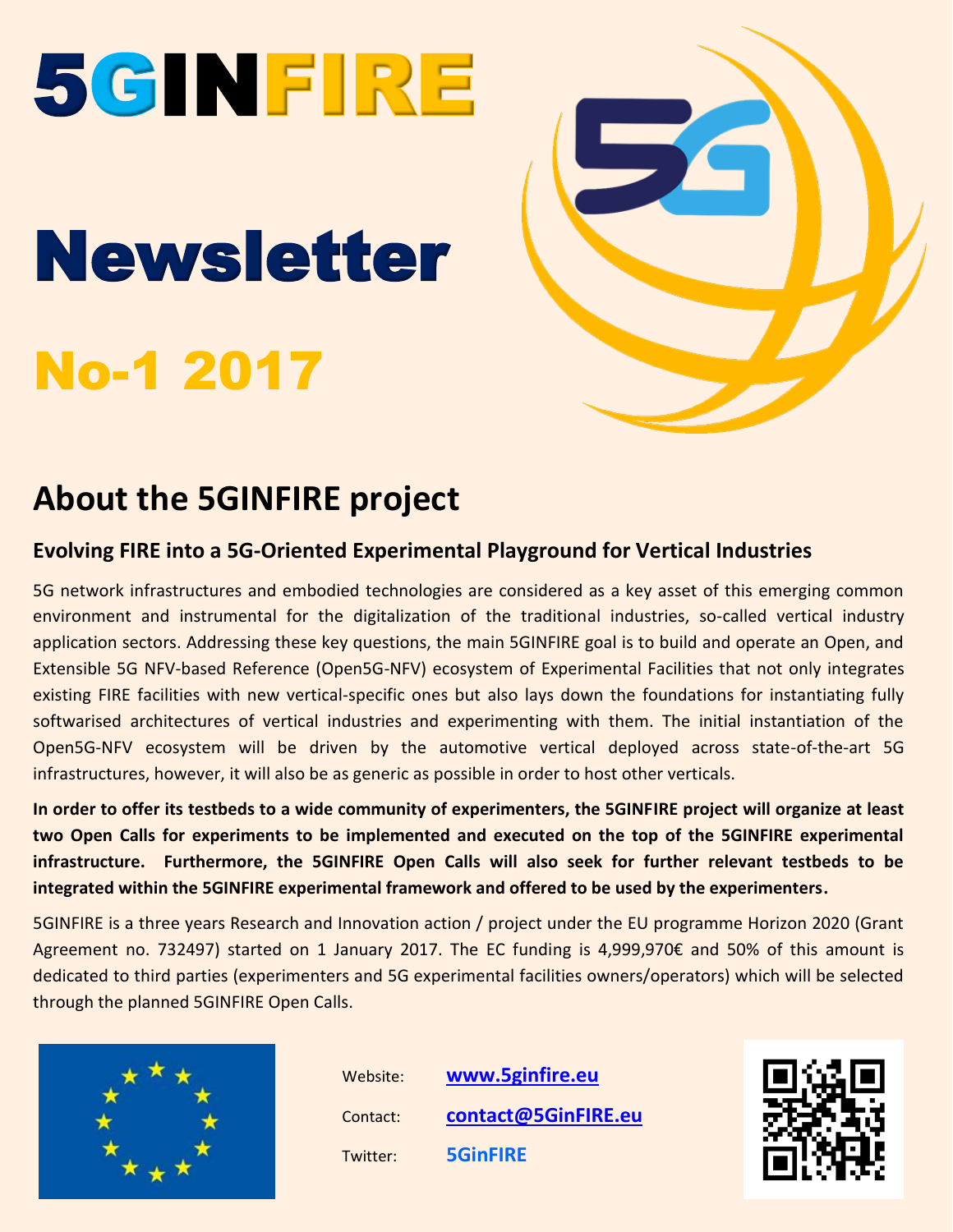

## **1 st 5GINFIRE Competitive Open Call**

#### **Initial experiments and additional functionalities and infrastructures for experimentation Submission deadline: 28 February 2018**

The main technical objective of 5GinFIRE is to build and operate an open and extensible 5G NFV-based reference (Open5G-NFV) ecosystem of experimental facilities that not only integrates existing FIRE facilities with new vertical-specific ones, but also lays down the foundations for instantiating fully softwarized architectures of vertical industries and experimenting with them. The initial instantiation of the Open5G-NFV ecosystem is driven by the automotive vertical industry deployed across state-of-the-art 5G infrastructures. However, it is as generic as possible in order to host other verticals applications. In alignment with the overall project objectives 5GINFIRE is organizing a competitive open call targeting external organizations, industry including SMEs, research institutions, and academia, interested to perform experiments on the top of the infrastructure provided by 5GinFIRE. In order to further improve the 5GinFIRE ecosystem and add new needed functionalities for experimenters, the open call mechanism is used to involve third parties, which are able to provide the needed additional infrastructures and functionalities.

**375,000€ for experiment proposals and additional 375,000€ for proposals on new functionalities and infrastructures are available for this Open Call. More information about this and further open calls can be found on the project website [www.5ginfire.eu.](http://www.5ginfire.eu/)** 

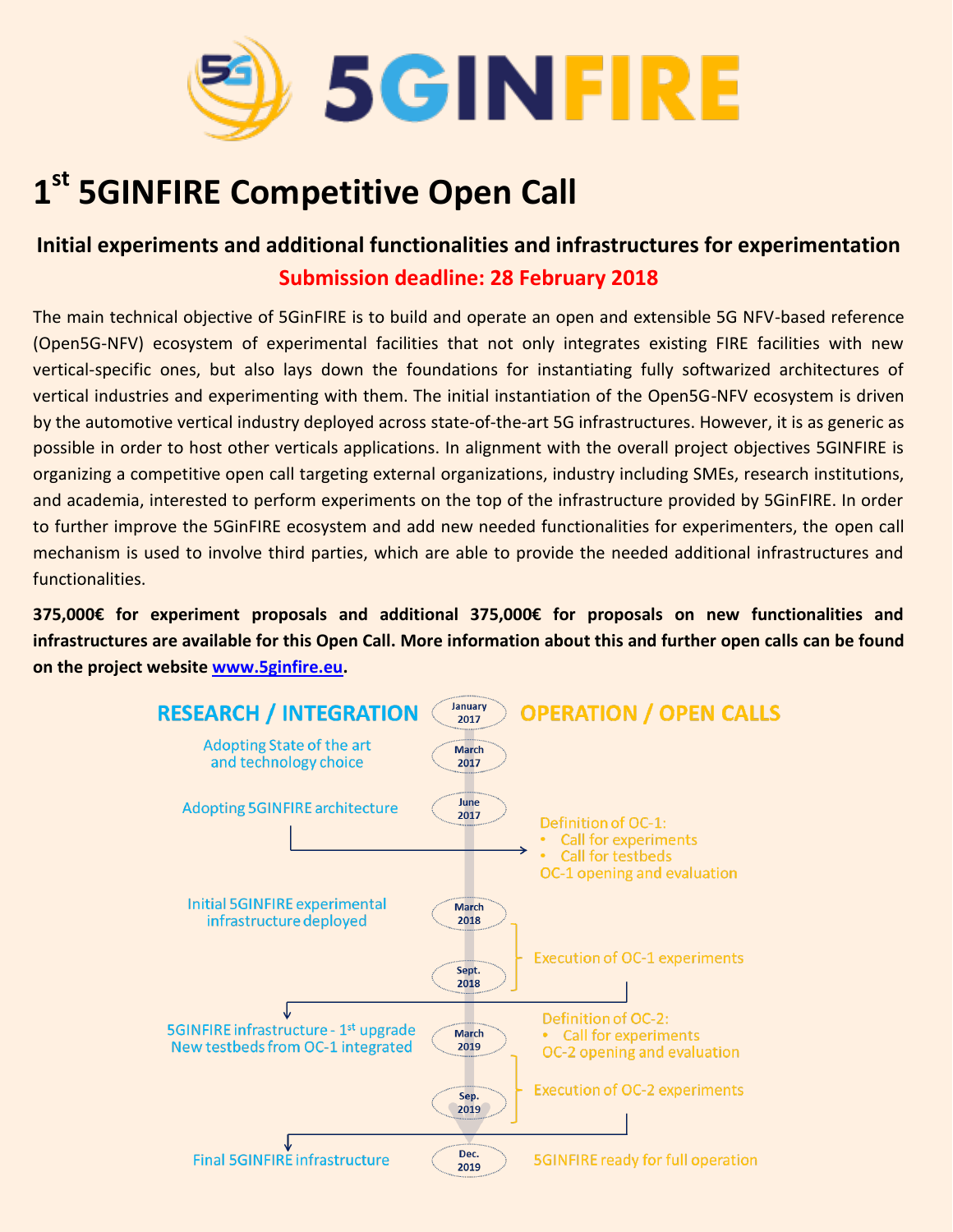

### **5GINFIRE Events**

#### **Workshop on Federated Testbeds for NFV/SDN/5G: Experiences and Feedbacks**

**5GINFIRE, in collaboration with SOFTFIRE organized a workshop on Federated Testbeds for NFV/SDN/5G: Experiences and Feedbacks that took place in Berlin on 6 November 2017 as part of the IEEE Conference on Network Function Virtualization and Software Defined Networks.**

Anastasius Gavras from Eurescom GmbH and 5GINFIRE project chaired one session and moderated the panel that discussed the added value of testbeds and their future business proposition.

The workshop participants debated around recent experiences from using and operating testbeds for networking and application experimentation. In particular the panel focused on the value adds of current testbed initiatives and the potential future role thereof. The opinions that prevailed were two-fold:

- 1. Testbeds should be treated as a common good and costs should be shared, e.g. publicly funded.
- 2. Testbeds could evolve into being the target operation environment for the service and applications, in particular considering the advances in virtualization and following the DevOps model as well as continuous integration / continuous delivery.

#### **The 1st workshop on Technological Gaps and Opportunities for Realizing Open Source based end-to-end Network Architecture**

**The workshop on 15-16 October 2017 in Snowbird, Salt Lake City, United States, co-located with MOBICOM'17 and co-organized by 5GINFIRE, the Northeastern University, Boston, the US PAWR initiative and NSF. The workshop was organized to address three main goals.**

- 1. Establish the baseline of open-source project work in wireless software-hardware, cloud computing, Software Defined Networking (SDN), Network Function Virtualization (NFV) and Infrastructure for enabling Experimentation.
- 2. Conduct a gap analysis for the aforementioned work across parameters such as: availability of code, community engagement, and reliance on adopted standards, features, tools and accessibility.
- 3. Coalesce around a feasibility discussion for proposing an end-to-end, open-source reference model that ties together the three technical areas to support near-term standardization efforts as well accommodating blue-sky research on large-scale research platforms.

The main conclusions and recommendations of the workshop are (full report will be published soon):

- 1. Use of common languages across different platforms.
- 2. Simplify the learning curve for Radio Hardware, FPGA and SDR.
- 3. Simple and light interfaces within and among network components devices, almost plug-&-play.
- 4. Focus on API, not on protocols, communications or data structures.

A second workshop is being planned in Europe in the June 2018 timeframe.